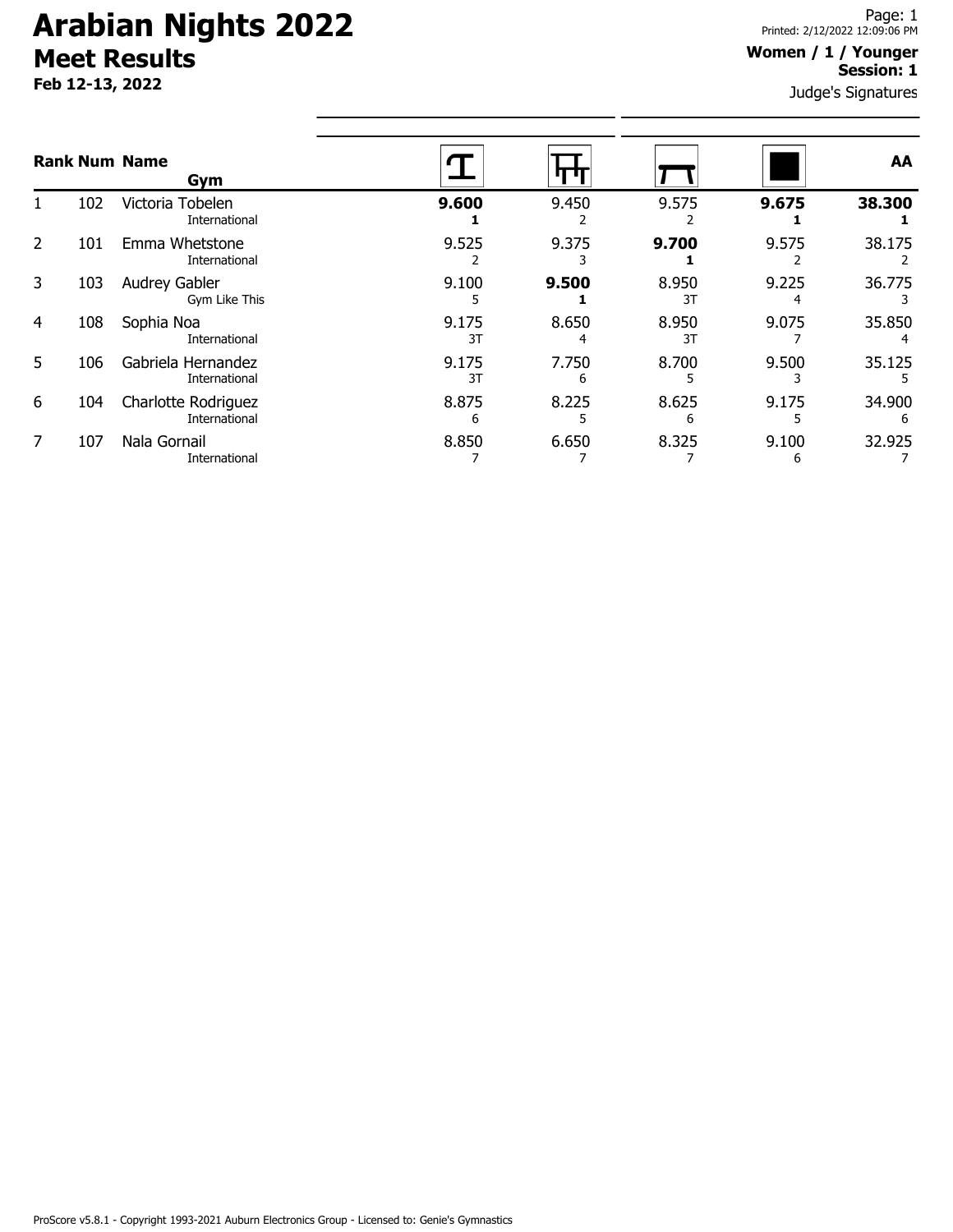# **Arabian Nights 2022 Meet Results**

**Feb 12-13, 2022**

### **Women / 1 / Older Session: 1**

Judge's Signatures

| <b>Rank Num Name</b> |     | Gym                                |             |            |            |            | AA          |
|----------------------|-----|------------------------------------|-------------|------------|------------|------------|-------------|
|                      | 113 | Elise Gabler<br>Gym Like This      | 9.400<br>2T | 9.650      | 9.125<br>6 | 9.625      | 37.800      |
| $\overline{2}$       | 112 | Juliette Shea<br>Gym Like This     | 9.225<br>6  | 9.250<br>3 | 9.275      | 9.650      | 37.400      |
| 3                    | 111 | Jazmin Pereira<br>International    | 9.100       | 9.300      | 9.150      | 9.700      | 37.250      |
| $\overline{4}$       | 114 | Kimberly Martinez<br>International | 9.400<br>2T | 9.150      | 9.225      | 9.250<br>8 | 37.025      |
| 5                    | 109 | Gabriella Zuloaga<br>International | 9.275       | 8.675<br>6 | 9.450      | 9.475<br>ь | 36.875      |
| 6                    | 115 | Akira Palma<br>International       | 9.475       | 8.800<br>5 | 8.600      | 9.500      | 36.375<br>6 |
| $\overline{7}$       | 116 | Amelie Cruz<br>International       | 9.300       | 7.400      | 8.500<br>8 | 9.525      | 34.725      |
| 8                    | 110 | Avery Jones<br>International       | 9.000<br>8  | 0.000<br>8 | 9.300      | 9.375      | 27.675<br>8 |